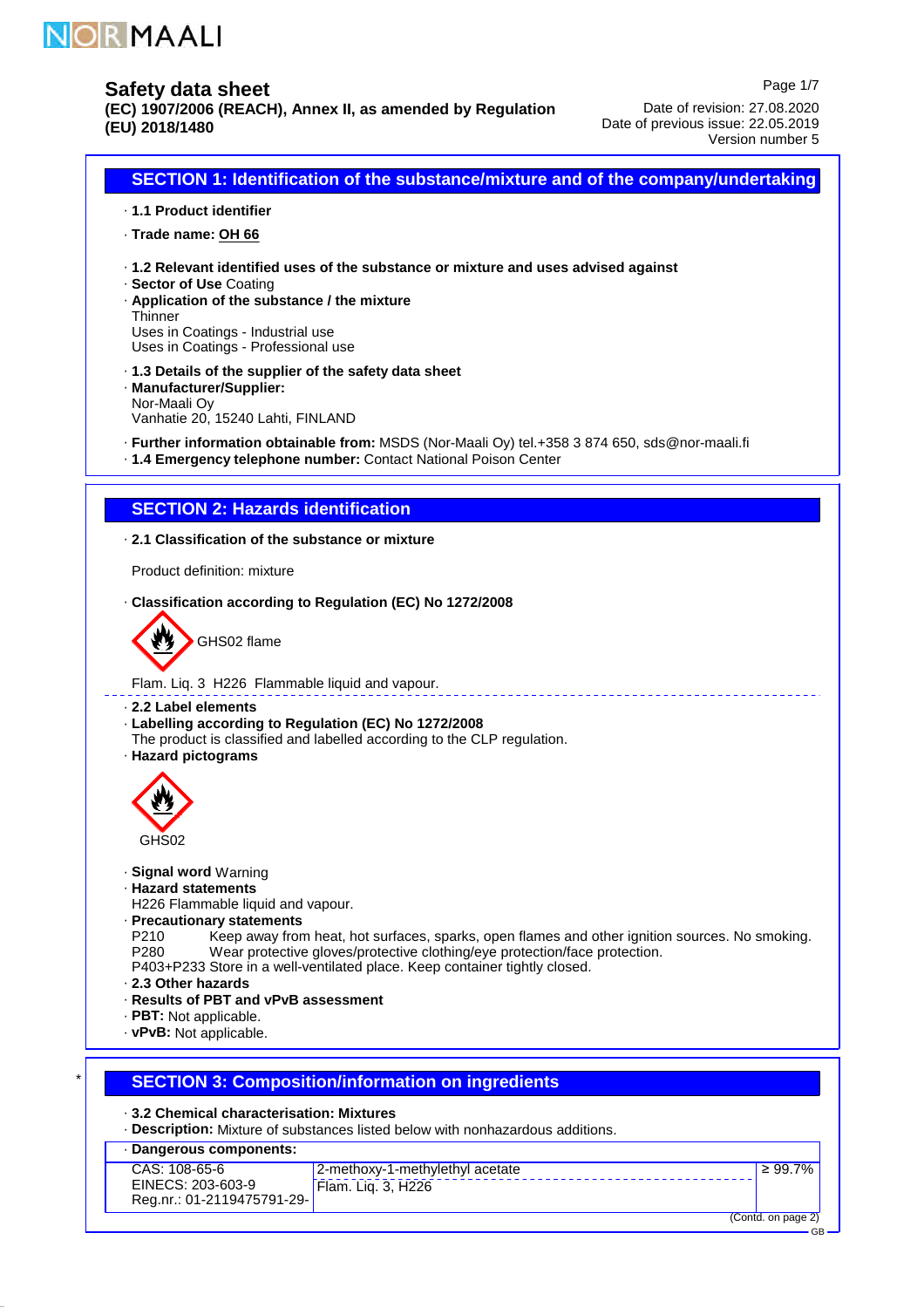

**(EC) 1907/2006 (REACH), Annex II, as amended by Regulation (EU) 2018/1480**

Date of revision: 27.08.2020 Date of previous issue: 22.05.2019 Version number 5

#### **Trade name: OH 66**

| 70657-70-4<br>CAS: . | , 2-methoxypropyl acetate                      |
|----------------------|------------------------------------------------|
| EINECS: 274-724-2    | Flam Lig 3 H226; Repr 1B H360D; STOT SE 3 H335 |

Flam. Liq. 3, H226; Repr. 1B, H360D; STOT SE 3, H335 · **Additional information:** For the wording of the listed hazard phrases refer to section 16.

## **SECTION 4: First aid measures**

#### · **4.1 Description of first aid measures**

· **General information:**

Never give anything by mouth or induce vomiting to an unconscious person or a person who has convulsions. · **After inhalation:**

Remove person exposed to excessive solvent concentrations to fresh air, keep patient warm and at rest. If breathing is irregular, call national emergency number, if needed start giving artificial respiration and seek medical advice.

- · **After skin contact:**
- Remove contamined clothing. Wash skin thoroughly with soap and water and apply skin cream.
- · **After eye contact:**

Check for and remove any contact lenses. Immediately flush eyes with running water for at least 15 minutes, keeping eyelids open.

· **After swallowing:**

If swallowed, seek medical advice immediately and show the container or label. Keep person warm and at rest. Do not induce vomiting.

- · **4.2 Most important symptoms and effects, both acute and delayed** No further relevant information available.
- · **Information for doctor:** Treatment according to symptoms.
- · **4.3 Indication of any immediate medical attention and special treatment needed** No further relevant information available.

# **SECTION 5: Firefighting measures**

· **5.1 Extinguishing media**

· **Suitable extinguishing agents:** Alcohol resistant foam, CO₂, powders, water spray.

- · **For safety reasons unsuitable extinguishing agents:** Water with full jet
- · **5.2 Special hazards arising from the substance or mixture** No further relevant information available.
- · **5.3 Advice for firefighters** Evacuate people from danger area and deny access to area. Remove containers from danger area and try to cool containers which cannot be removed safely.
- · **Protective equipment:** Compressed air respirator and protective clothing.

## **SECTION 6: Accidental release measures**

· **6.1 Personal precautions, protective equipment and emergency procedures** No flares, smoking or flames in hazard area. Avoid breathing vapour or mist. Provide adequate ventilation. Wear appropriate respirator when ventilation is inadequate. Put on appropriate personal protective equipment.

· **6.2 Environmental precautions:** Avoid dispersal of spilt material and runoff and contact with soil, waterways, drains and sewers. Inform the relevant authorities if the product has caused environmental pollution (sewers, waterways, soil or air). · **6.3 Methods and material for containment and cleaning up:**

Absorb liquid components with liquid-binding material (sand, peat or other absorbent material).

- Ensure adequate ventilation. · **6.4 Reference to other sections**
	- See Section 7 for information on safe handling.
- See Section 8 for information on personal protection equipment.
- See Section 13 for disposal information.

(Contd. on page 3)

GB

Page 2/7

(Contd. of page 1)

 $< 0.3\%$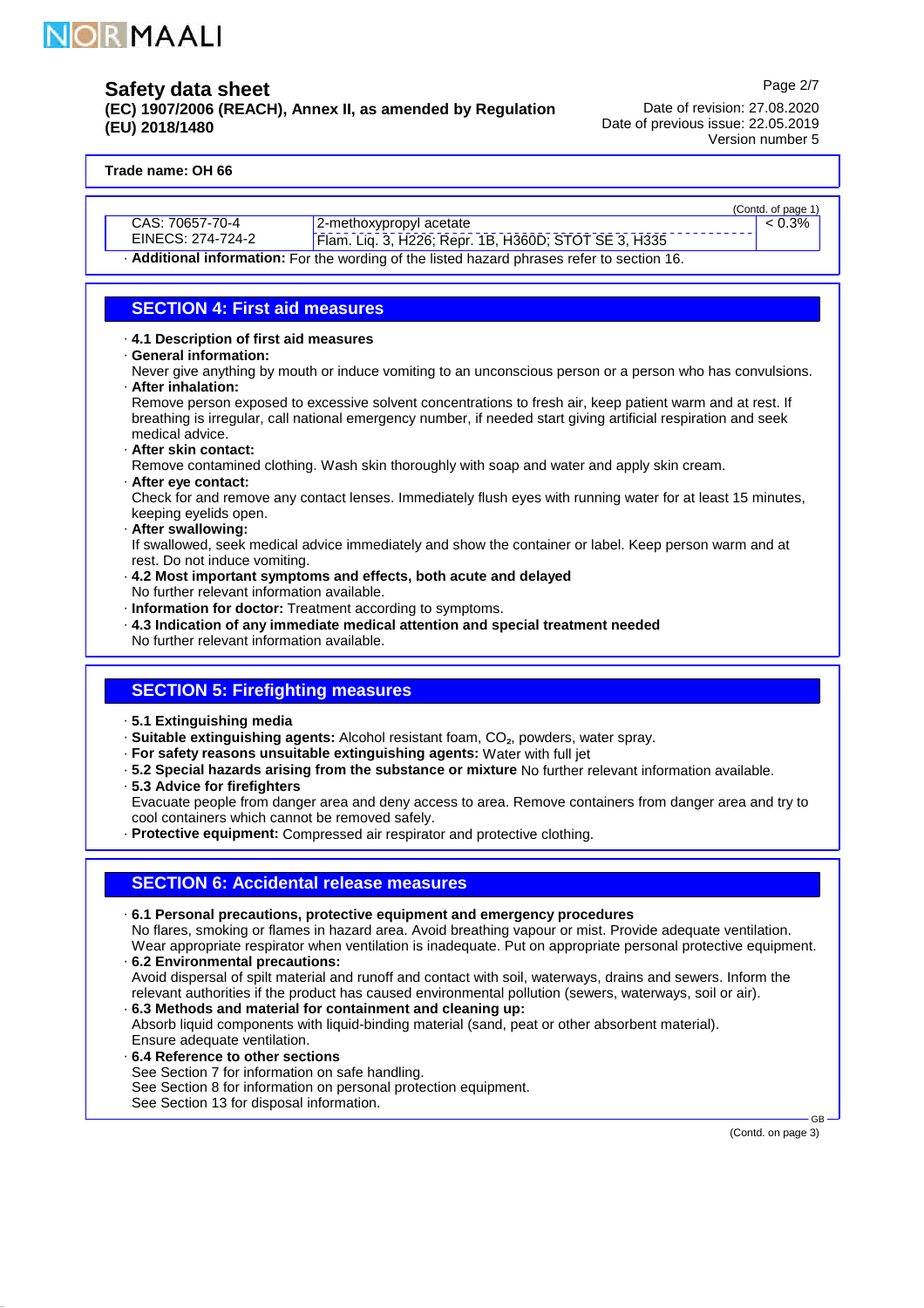

**(EC) 1907/2006 (REACH), Annex II, as amended by Regulation (EU) 2018/1480**

Date of revision: 27.08.2020 Date of previous issue: 22.05.2019 Version number 5

#### **Trade name: OH 66**

(Contd. of page 2)

Page 3/7

#### **SECTION 7: Handling and storage**

#### · **7.1 Precautions for safe handling**

Vapours are heavier than air and may spread along floors. Vapours may form explosive mixtures with air. Prevent the creation of flammable or explosive concentrations of vapours in air and avoid vapour concentrations higher than the occupational exposure limits. In addition, the product should only be used in areas from which all naked lights and other sources of ignition have been excluded. Electrical equipment should be protected to the appropriate standard. To dissipate static electricity during transfer, earth drum and connect to receiving container with bonding strap. Operators should wear antistatic footwear and clothing and floors should be of the conducting type. Keep container tightly closed. Keep away from heat, sparks and flame. No sparking tools should be used. Avoid contact with skin and eyes. Avoid the inhalation of dust, particulates, spray or mist arising from the application of this preparation. Avoid inhalation of dust from sanding. Eating, drinking and smoking should be prohibited in areas where this material is handled, stored and processed. Put on appropriate personal protective equipment (see section 8). Never use pressure to empty. Container is not a pressure vessel. Always keep in containers made from the same material as the original one.Comply with the health and safety at work laws.

When operators, whether spraying or not, have to work inside the spray booth, ventilation is unlikely to be sufficient to control particulates and solvent vapour in all cases. In such circumstances they should wear a compressed air-fed respirator during the spraying process and until such time as the particulates and solvent vapour concentration has fallen below the exposure limits.

· **Information about fire - and explosion protection:**

Vapours are heavier than air and may spread along floors. Vapours may form explosive mixtures with air.

- · **7.2 Conditions for safe storage, including any incompatibilities**
- · **Storage:**
- · **Requirements to be met by storerooms and receptacles:**

Store in accordance with local regulations. Observe label precautions. Store in a dry, cool and well-ventilated area. Keep away from heat and direct sunlight. Keep away from sources of ignition. Keep away from: oxidising agents, strong alkalis, strong acids. No smoking. Prevent unauthorised access. Containers that have been opened must be carefully resealed and kept upright to prevent leakage. Do not empty into drains.

· **Information about storage in one common storage facility:** Not required.

- · **Further information about storage conditions:** Keep container tightly sealed.
- · **7.3 Specific end use(s)** No further relevant information available.

## **SECTION 8: Exposure controls/personal protection**

· **Additional information about design of technical facilities:** No further data; see item 7.

#### · **8.1 Control parameters**

· **Ingredients with limit values that require monitoring at the workplace:**

#### **108-65-6 2-methoxy-1-methylethyl acetate**

HTP Short-term value: 550 mg/m<sup>3</sup>, 100 ppm Long-term value: 270 mg/m<sup>3</sup>, 50 ppm skin

#### · **Additional information:**

The information is based on the valid lists at the time of manufacture (Finland 538/2018).

- · **8.2 Exposure controls**
- · **Personal protective equipment:**
- · **General protective and hygienic measures:**

Provide adequate ventilation. Where reasonably practicable, this should be achieved by the use of local exhaust ventilation and good general extraction. If these are not sufficient to maintain concentrations of particulates and solvent vapours below the HTP, suitable respiratory protection must be worn.

· **Respiratory protection:**

If ventilation is insufficient or if workers are exposed to concentrations above the exposure limit they must use half- or full mask with gas filter A (brown, organic substances), and when grinding P2 (IIb) -type dust filter. Mask with combined filter (gas & dust) A2-P2 must be used when spraying. In the continuous long-term work it is recommended to use motored air protector or separative protector (fresh air hood or compressed air hood or such).

(Contd. on page 4)

GB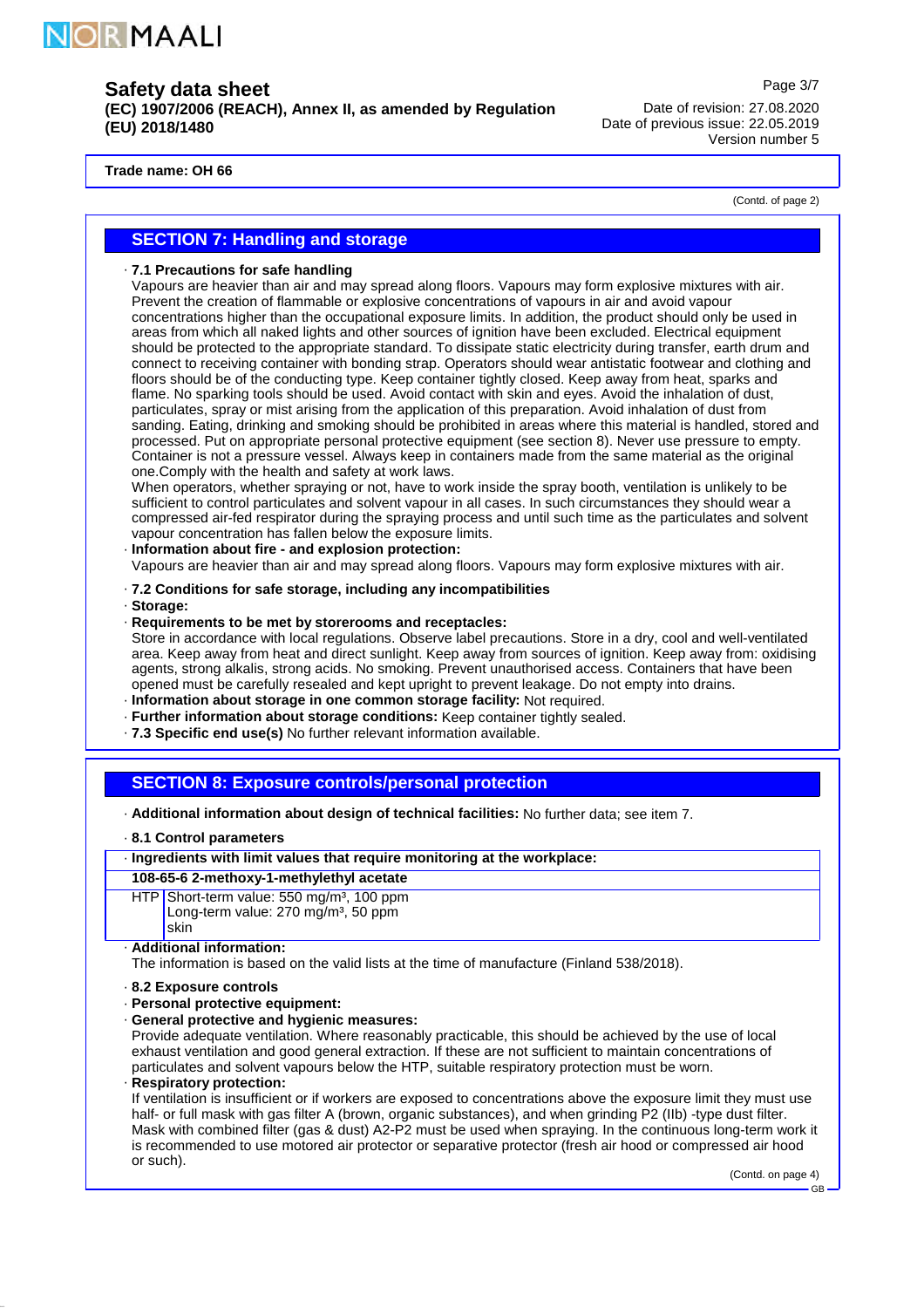

**(EC) 1907/2006 (REACH), Annex II, as amended by Regulation (EU) 2018/1480**

Date of revision: 27.08.2020 Date of previous issue: 22.05.2019 Version number 5

(Contd. of page 3)

Page 4/7

#### · **Protection of hands:**



Protective gloves

- Selection of the glove material on consideration of the penetration times, rates of diffusion and the degradation · **Material of gloves**
- Wear suitable gloves tested to EN374.
- May be used, gloves(breakthrough time) 4 8 hours: butyl rubber, nitrile rubber
- · **Penetration time of glove material**
- The exact break through time has to be found out by the manufacturer of the protective gloves and has to be observed.
- · **Eye protection:**



Tightly sealed goggles

The eye flushing device should be located near the the paint work area. · **Body protection:** Protective work clothing

| <b>SECTION 9: Physical and chemical properties</b>          |                                                                                                 |
|-------------------------------------------------------------|-------------------------------------------------------------------------------------------------|
| · 9.1 Information on basic physical and chemical properties |                                                                                                 |
| · General Information                                       |                                                                                                 |
| · Appearance:                                               |                                                                                                 |
| Form:                                                       | Fluid                                                                                           |
| Colour:                                                     | Colourless                                                                                      |
| · Odour:                                                    | Ester-like                                                                                      |
| · Odour threshold:                                          | Not determined.                                                                                 |
| · pH-value:                                                 | Not determined.                                                                                 |
| Change in condition                                         |                                                                                                 |
| <b>Melting point/freezing point:</b>                        | Undetermined.                                                                                   |
| Initial boiling point and boiling range: 146 °C             |                                                                                                 |
| · Flash point:                                              | 44 °C                                                                                           |
| · Flammability (solid, gas):                                | Not applicable.                                                                                 |
| · Ignition temperature:                                     | 315 °C                                                                                          |
| · Decomposition temperature:                                | Not determined.                                                                                 |
| · Auto-ignition temperature:                                | Product is not selfigniting.                                                                    |
| · Explosive properties:                                     | Product is not explosive. However, formation of explosive air/<br>vapour mixtures are possible. |
| · Explosion limits:                                         |                                                                                                 |
| Lower:                                                      | 1.5 Vol %                                                                                       |
| Upper:                                                      | 10.8 Vol %                                                                                      |
| · Vapour pressure at 20 °C:                                 | 3.4 hPa                                                                                         |
| · Density at 20 °C:                                         | $0.97$ g/cm <sup>3</sup>                                                                        |
| · Relative density                                          | Not determined.                                                                                 |
| · Vapour density                                            | Not determined.                                                                                 |
| · Evaporation rate                                          | Not determined.                                                                                 |
| · Solubility in / Miscibility with                          |                                                                                                 |
| water:                                                      | Not miscible or difficult to mix.                                                               |
|                                                             | (Contd. on page 5)                                                                              |
|                                                             | $GB -$                                                                                          |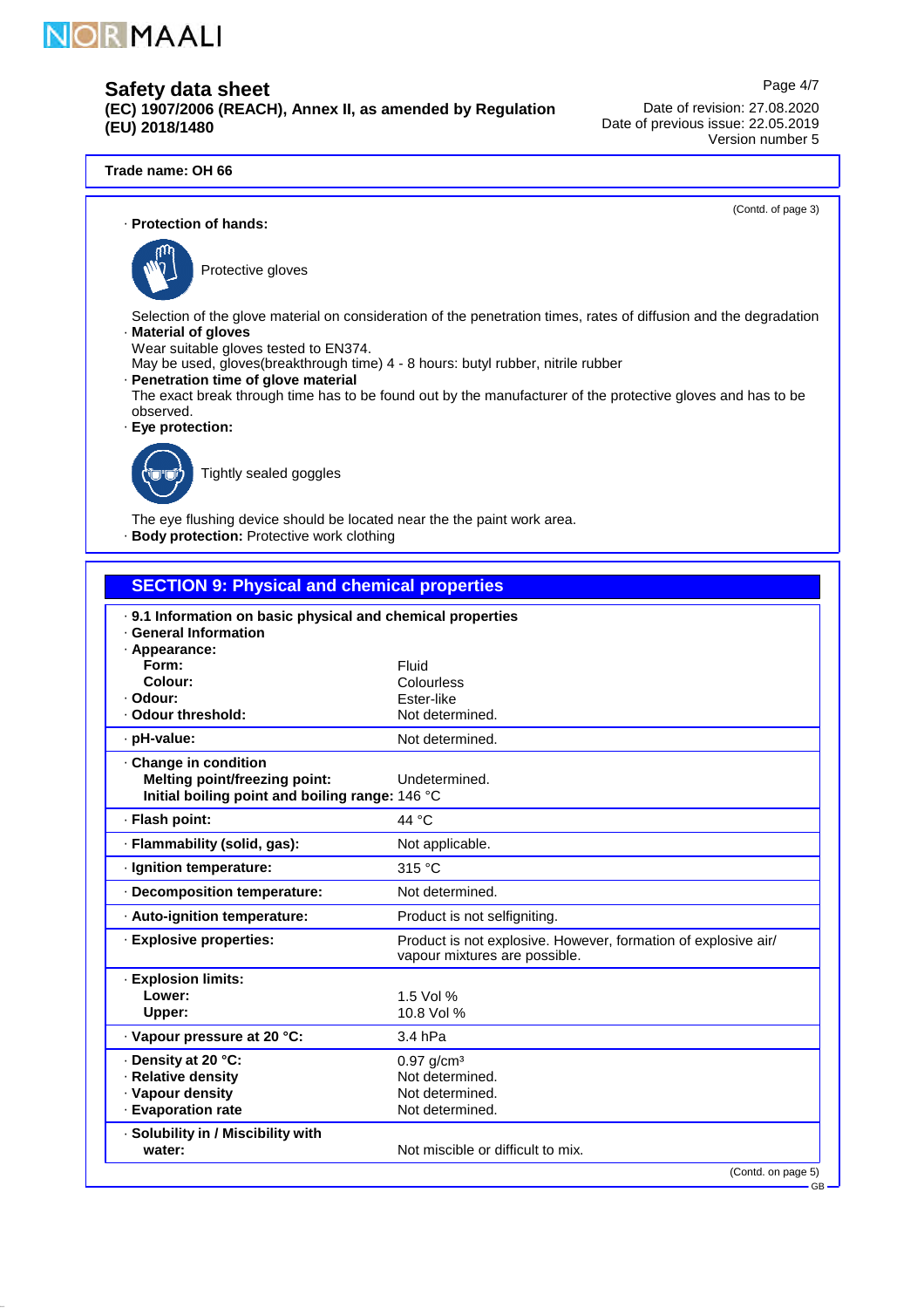

**(EC) 1907/2006 (REACH), Annex II, as amended by Regulation (EU) 2018/1480**

Page 5/7

Date of revision: 27.08.2020 Date of previous issue: 22.05.2019 Version number 5

#### **Trade name: OH 66**

|                                                           |                                            | (Contd. of page 4) |
|-----------------------------------------------------------|--------------------------------------------|--------------------|
| · Partition coefficient: n-octanol/water: Not determined. |                                            |                    |
| · Viscosity:                                              |                                            |                    |
| Dynamic:                                                  | Not determined.                            |                    |
| Kinematic:                                                | Not determined.                            |                    |
| ⋅ 9.2 Other information                                   | No further relevant information available. |                    |
|                                                           |                                            |                    |
|                                                           |                                            |                    |
|                                                           |                                            |                    |

## **SECTION 10: Stability and reactivity**

- · **10.1 Reactivity** No specific test data related to reactivity available for this product or its ingredients.
- · **10.2 Chemical stability**
- · **Thermal decomposition / conditions to be avoided:** No decomposition if used according to specifications. · **10.3 Possibility of hazardous reactions**
- Under normal conditions of storage and use, hazardous decomposition products should not be produced.
- · **10.4 Conditions to avoid** No further relevant information available.
- · **10.5 Incompatible materials:** No further relevant information available.
- · **10.6 Hazardous decomposition products:**

Under normal conditions of storage and use, hazardous decomposition products should not be produced.

## **SECTION 11: Toxicological information**

- · **11.1 Information on toxicological effects**
- · **Acute toxicity** Based on available data, the classification criteria are not met.
- · **LD/LC50 values relevant for classification:**

#### **108-65-6 2-methoxy-1-methylethyl acetate**

Oral LD50 8,532 mg/kg (rat)

Inhalative LC50/4 h 35.7 mg/l (rat)

- · **Primary irritant effect:**
- · **Skin corrosion/irritation** Based on available data, the classification criteria are not met.
- · **Serious eye damage/irritation** Based on available data, the classification criteria are not met.
- · **Respiratory or skin sensitisation** Based on available data, the classification criteria are not met.
- · **Other information (about experimental toxicology):**

Exposure to component solvent vapour concentrations in excess of the stated occupational exposure limit may result in adverse health effects such as mucous membrane and respiratory system irritation and adverse effects on the kidneys, liver and central nervous system. Solvents may cause some of the above effects by absorption through the skin. Symptoms and signs include headache, dizziness, fatigue, muscular weakness, drowsiness and, in extreme cases, loss of consciousness. Repeated or prolonged contact with the preparation may cause removal of natural fat from the skin, resulting in non-allergic contact dermatitis and absorption through the skin. If splashed in the eyes, the liquid may cause irritation and reversible damage. Swallowing may cause nausea, diarrhea, vomiting, gastro-intestinal irritation and chemical pneumonia.

- · **CMR effects (carcinogenity, mutagenicity and toxicity for reproduction)**
- · **Germ cell mutagenicity** Based on available data, the classification criteria are not met.
- · **Carcinogenicity** Based on available data, the classification criteria are not met.
- · **Reproductive toxicity** Based on available data, the classification criteria are not met.
- · **STOT-single exposure** Based on available data, the classification criteria are not met.
- · **STOT-repeated exposure** Based on available data, the classification criteria are not met.
- · **Aspiration hazard** Based on available data, the classification criteria are not met.

# **SECTION 12: Ecological information**

### · **12.1 Toxicity**

| Aquatic toxicity:                        |                                    |                    |
|------------------------------------------|------------------------------------|--------------------|
| 108-65-6 2-methoxy-1-methylethyl acetate |                                    |                    |
| 48-h EC50                                | $373 \text{ mg/L}$ (Daphnia magna) |                    |
| 96-h LC50                                | $> 100 \text{ mg/L}$ (Ory)         |                    |
|                                          |                                    | (Contd. on page 6) |

GB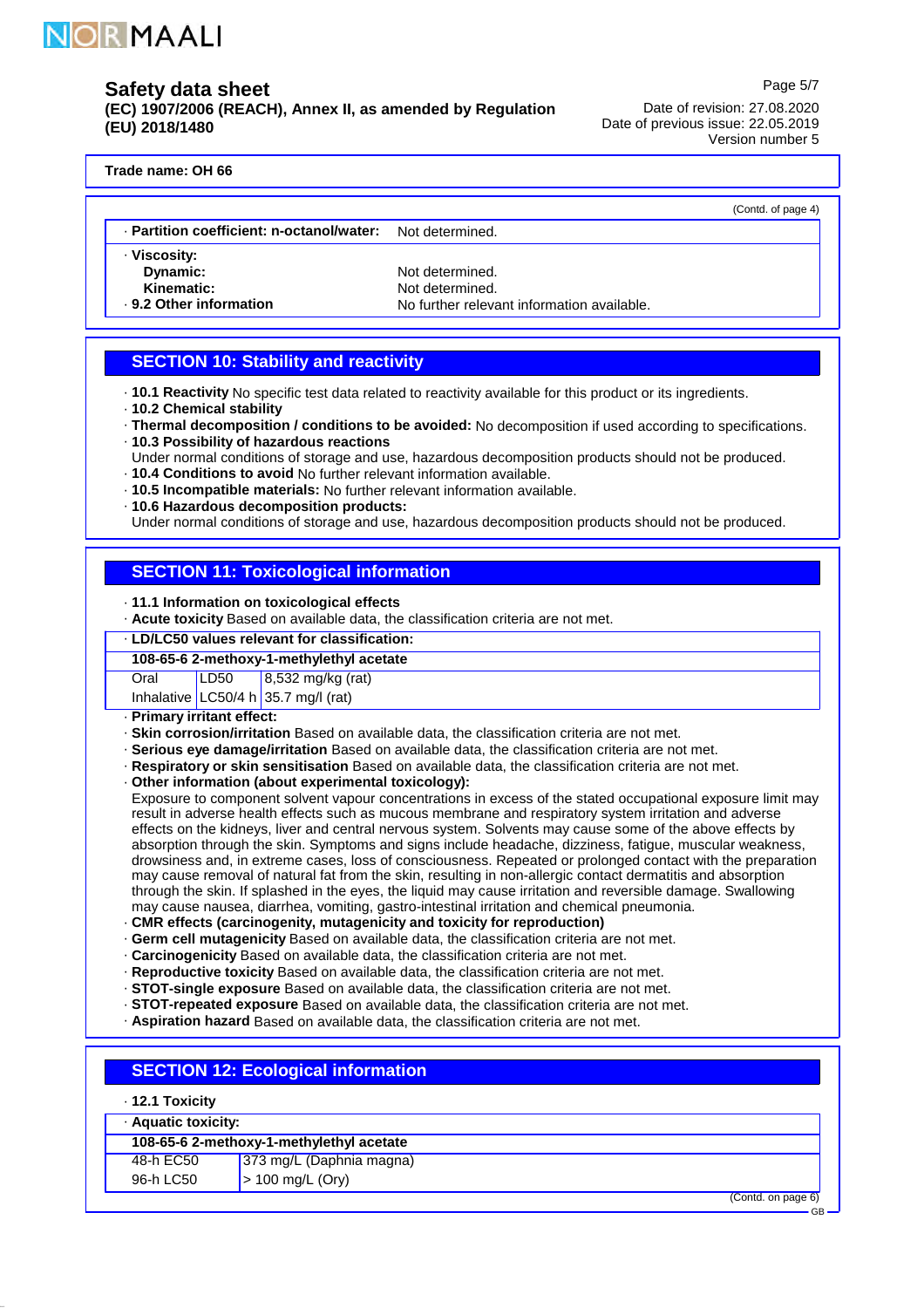

**(EC) 1907/2006 (REACH), Annex II, as amended by Regulation (EU) 2018/1480**

Date of revision: 27.08.2020 Date of previous issue: 22.05.2019 Version number 5

#### **Trade name: OH 66**

NOEC (daphnia) 278 mg/L (Daphnia magna)

#### NOEC 556 mg/L (Ory) · **12.2 Persistence and degradability**

Biodegradability:

- 2-methoxy-1-methylethyl acetate: readily
- · **12.3 Bioaccumulative potential** No further relevant information available.
- · **12.4 Mobility in soil** No further relevant information available.
- · **12.5 Results of PBT and vPvB assessment**
- · **PBT:** Not applicable.
- · **vPvB:** Not applicable.
- · **12.6 Other adverse effects** No further relevant information available.

## **SECTION 13: Disposal considerations**

- · **13.1 Waste treatment methods**
- · **Recommendation**

Do not allow to enter drains or watercourses. Material and/or container must be disposed of as hazardous waste.

#### · **European waste catalogue**

08 01 11\* waste paint and varnish containing organic solvents or other hazardous substances

# · **Uncleaned packaging:**

· **Recommendation:**

Empty, dry paint containers (hole made to the bottom) should be taken to collection centres for metallic paint packages. If this collecting/recycling centre doesn't exist, containers can be taken to a local dump pit. For more information contact your local waste disposal authorities or paint deliverer.

| <b>SECTION 14: Transport information</b>                                            |                               |                              |
|-------------------------------------------------------------------------------------|-------------------------------|------------------------------|
| . 14.1 UN-Number<br>· ADR, IMDG, IATA                                               | <b>UN1263</b>                 |                              |
| · 14.2 UN proper shipping name<br>· ADR, IMDG, IATA                                 | <b>PAINT RELATED MATERIAL</b> |                              |
| · 14.3 Transport hazard class(es)                                                   |                               |                              |
| · ADR, IMDG, IATA                                                                   |                               |                              |
|                                                                                     |                               |                              |
| · Class                                                                             | 3 Flammable liquids.          |                              |
| ⋅ 14.4 Packing group<br>· ADR, IMDG, IATA                                           | Ш                             |                              |
| . 14.5 Environmental hazards:<br>· Marine pollutant:                                | <b>No</b>                     |                              |
| · 14.6 Special precautions for user                                                 | Warning: Flammable liquids.   |                              |
| · 14.7 Transport in bulk according to Annex II of<br><b>Marpol and the IBC Code</b> | Not applicable.               |                              |
| · Transport/Additional information:                                                 |                               |                              |
| $·$ ADR                                                                             |                               |                              |
| · Limited quantities (LQ)                                                           | 5L                            |                              |
| · Transport category                                                                | 3                             |                              |
|                                                                                     |                               | (Contd. on page 7)<br>$GB -$ |

Page 6/7

(Contd. of page 5)